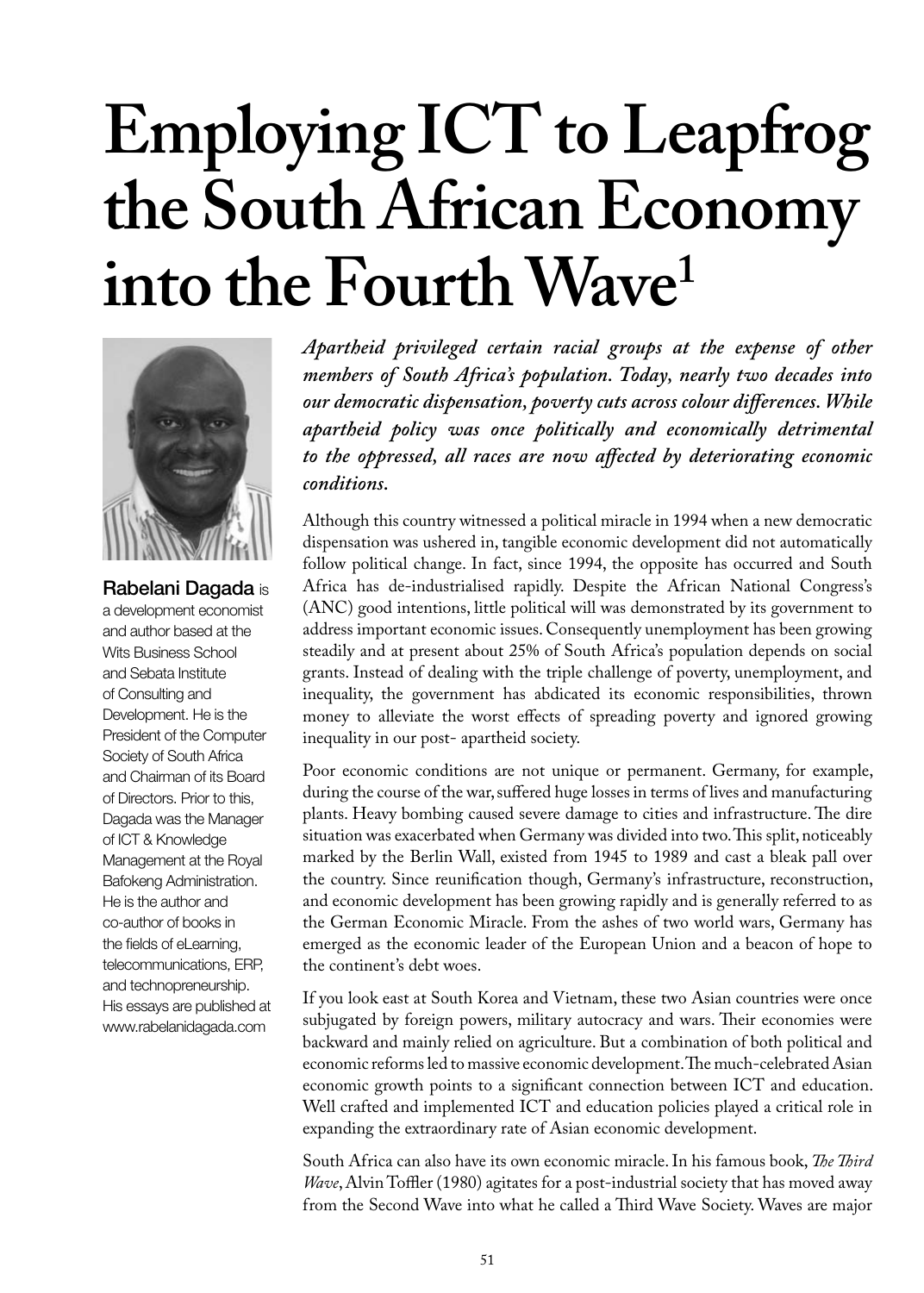economic milestones that are sometimes referred to as economic revolutions. The world has so far experienced three major waves, namely, mining and agriculture, the Industrial Revolution and knowledge-based production.

A few authors have postulated that there will be a Fourth Wave, which would mainly be characterised by a post-capitalist society. Alvin Toffler's historic wave theory does not cater for the Fourth Wave. Contemporary authors such as Mihaly Csikszentmihalyi, Jeremy Rifkin, Robert Heibroner, Bob Debold and Peter Drucker refer to the Fourth Wave as the *post-market era, post-capitalist society and new world order*. I do not subscribe to the views of the aforementioned writers. I think materialism and capitalism will be around for centuries. My view is that the Fourth Wave is an era where ICT, especially broadband, will play a major role in the economic and development landscapes. In my view, the Fourth Wave will be a society in which almost all aspects of our lives are driven by ICT and this force will

*It is painful to note that whilst developed countries have moved away from the First Wave, South Africa is still, to some extent, entrenched in this wave.* 

#### become the main driver of economic development.

#### **First Wave: Mining and Agriculture**

The First Wave was preceded by the Stone Age and took place about 10 000 years ago when people turned to agriculture for survival and stayed together in villages for the first time. This period encompasses the first widespread use of technology in human evolution.

Pastoral people turned to crop cultivation for survival and agriculture led to stability. Villages, language, culture, innovation, and leadership were consequently established. It was during this time that some animals were domesticated and mining started (smelting of iron copper ore to produce metal).

This was the first major wave in human evolution. It is painful to note that whilst developed countries have moved away from the First Wave, South Africa is still, to some extent, entrenched in this wave. The economy of South Africa still relies heavily on the primary forms of production such as agriculture, forestry and fishing. At present, agricultural production is declining steadily and the country is often an importer of food.

South Africa has been the biggest gold producer for nearly a century, but production has recently fallen, and South Africa is now the third largest gold producer, after China and Australia.

#### **Second Wave: Industrial Revolution**

The Second Wave of economic-social evolution happened in the late 18th and early 19th centuries, and is commonly referred to as the Industrial Revolution. The Industrial Revolution marked a significant turning point in society because of the major changes in the manner in which agriculture, production and transportation began to be conducted. A manual labour-based economy gradually shifted to machine-based manufacturing. Trade was expanded with the introduction and improvement of canals, roads, and railways. Steam-powered ships were introduced and in the 19th century the internal combustion engine was invented and electrical power was harnessed. This period saw a fundamental shift in the developed world from a reliance on raw agricultural, mining, and forestry products to manufactured goods. Unfortunately, South Africa has not completely moved into the Industrial Revolution phase, but appears to be stuck in a declining First Wave-based economy.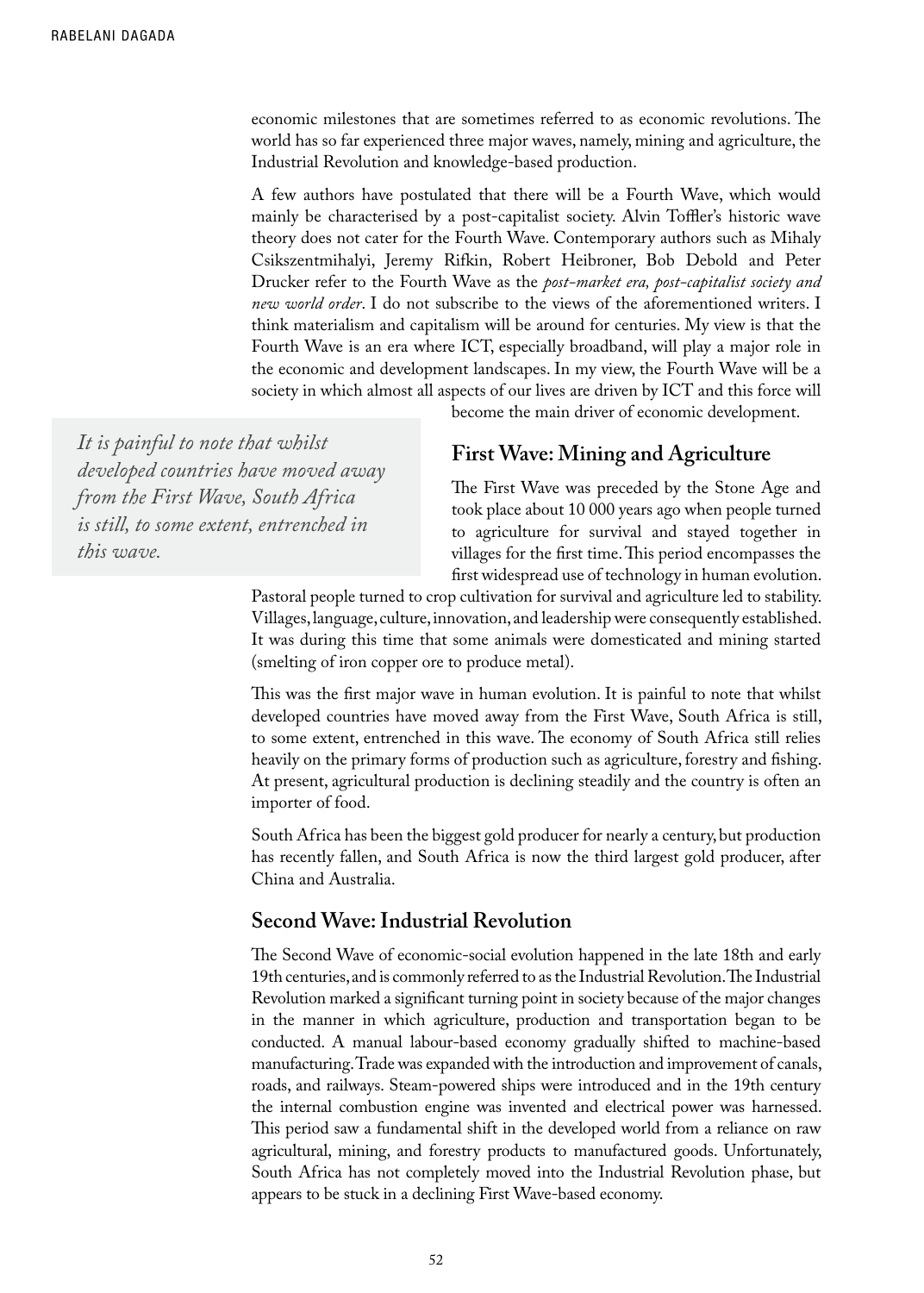Prior to the Second World War, South Africa developed some elementary manufacturing. The country was unable to import manufactured products from European countries due to the war and, consequently, South Africa was forced to develop its own manufacturing firms<sup>2</sup>. This industrial activity attracted the attention of other countries and they started to import goods from South Africa. This led to the economic expansion which involved immigrants from Europe.

The economic surge continued long after the war, essentially until the early 1960s, when apartheid policy unintentionally destroyed the manufacturing industry. Some political developments attracted international media rage. These included the Sharpville Massacre, which occurred on 21 March 1960 when about 200 black Africans, who were protesting against pass laws, were wounded and 69 killed when the South African police shot them. This bloodbath led to covert armed confrontation in South Africa and signified the beginning of enormous worldwide denunciation of South African apartheid policies. After this incident, both local and international investors lost confidence

*South Africa is a shining light in the area of knowledge-based production, where knowledge is a commodity and is more vital than a physical product. Some of our companies are notables in the Third Wave, including Naspers, Vodacom and MTN, all of whom sell intangible products and are doing exceptionally well.*

in the future of South Africa.<sup>2</sup> This led to major capital withdrawals and a decrease in investment in the manufacturing industry. In the 1970s and 1980s, the situation was made worse by South Africa's inability to produce highly developed machinery and equipment. When the democratic political dispensation was ushered in and the apartheid system was discontinued in 1994, the new ANC government wanted to turn around the social, economic and political consequences of apartheid policy.

## **Third Wave: knowledge-based production**

Although South Africa has faltered with the second wave, the country has made positive steps towards catching the Third Wave. Alvin Toffler used various terminologies to describe the Third Wave; these include post-industrial society, information age, global village, and electronic era. I prefer the concept of referring to the Third Wave as an era of knowledge-based production. South Africa is a shining light in the area of knowledge-based production, where knowledge is a commodity and is more vital than a physical product. Some of our companies are notables in the Third Wave, including Naspers, Vodacom and MTN, all of whom sell intangible products and are doing exceptionally well. One could argue that South Africa has jumped from the First Wave to the Third Wave.

Notwithstanding a shortage of skills for the manufacturing industry, the country has produced some of the best brains in ICT. This has led to a lot of ICT related inventions. Many mobile telephony innovations were invented or refined in South Africa, such as prepaid cell phone services, mobile fax and data transmissions, and banking via cell phone. These inventions could not have happened in a country with a less developed cellular communications industry, such as the United States of America. The services sector is boosted by local ICT innovations, which is why South Africa has one of the most sophisticated electronic and mobile banking systems in the world.

The banking industry in South Africa boasts wireless ATMs in remote areas and wireless signals that are used to link a point-of-sale credit card reader into a banking system, allowing small vendors to accept credit cards. The level of mobile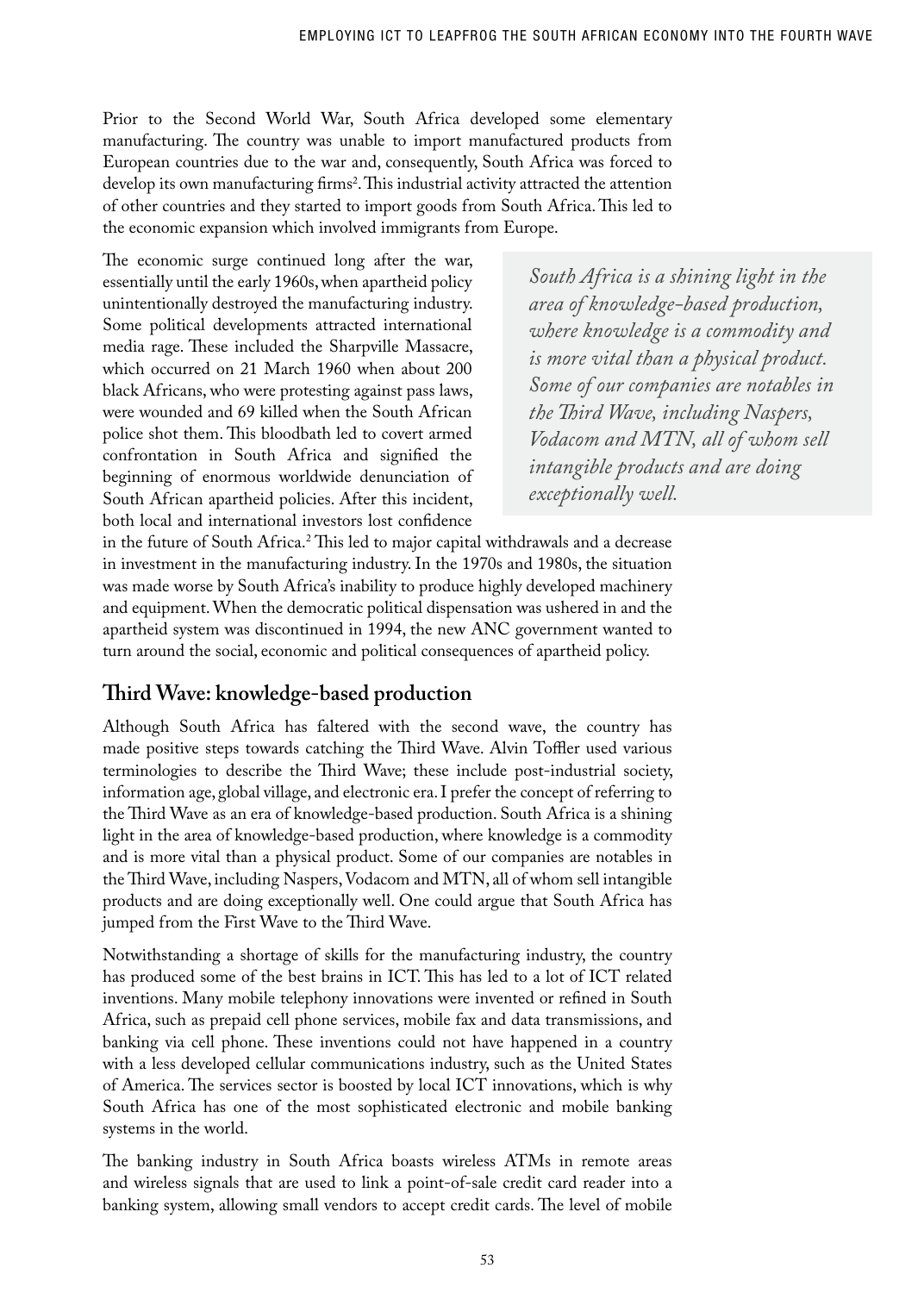commerce in South Africa is unsurpassed and is powered by the huge availability of cell phones. Proportionally, there are more cell phones in South Africa than in the United States, which are used not simply for social purposes, but are viewed as a broader commercial resource.

*"convergence is a term used in the information and communications industries to apply to the blurring of the lines between information services, the technologies or media used to carry services and the entities that provide services or technologies.*

#### **Fourth Wave: Ubiquitous ICT**

The Fourth Wave will not come as a big bang or revolution, but rather it will evolve gradually. South Africa will start to experience some of its manifestation in 10 years time. During this era there will be abundant broadband and ICT will become pervasive. Other characteristics of the Fourth Wave are: broadband will be everywhere, and very cheap; telephone call costs will fall by more than 50%; mobile/home phone will

be a fixed rate – eat as much as you want; the mobile device will dominate; most new appliances and furniture will come network ready (you will be able to communicate with fridge via your cell phone and defrost your vegetables or tell your bed to warm up while you are at work); all cell phones, laptops, tablets and mobile devices will have video and TV capacity; you will be able to watch burglars while away from home and communicate with them; wireless will have more speed; management of utilities will be automated (you will be able to use your cell phone to switch your geyser on and off while you are away).

The convergence of technology will become pervasive. According to Thornton, "convergence is a term used in the information and communications industries to apply to the blurring of the lines between information services, the technologies or media used to carry services and the entities that provide services or technologies. Thus, the term encompasses the convergence of services (for example, telecommunications, computing, consumer electronics, publishing and broadcasting), technologies or media (wireless and wire-line communications conduits, computers, newspapers and other traditional print media) and companies".3 It will take about 25 years for South Africa to experience a fully-fledged Fourth Wave.

In this wave, ICT will drive manufacturing, supply chains, financial services, health care, education, agriculture, media and entertainment. In the Fourth Wave there will more spending on ICT-related research. Some elements of the Fourth Wave are already taking place in Asia where broadband is abundant and very cheap. Asia has begun to erode the pre-eminence of the United States and Europe with regard to research, development and innovation. This paper strongly suggests that South Africa is not far behind and within the next two decades will form part of the Fourth Wave. This is because labour costs in Asia are starting to rise and multinational companies are looking to Africa for investment and growth opportunities. South Africa will thus benefit from the attention given to Africa. Investors will most likely begin a shift into Africa where the consumer market is growing as a result of the increase in population. The populations of China, Russia and Japan are aging and this discourages investors. Other factors that may drive investors from Asia to Africa include the fact that Asian countries are largely export markets, and often have unfavourable property laws.

First Wave related sectors that have sustained South Africa for centuries are in decline. While the export of raw materials has increased substantially, the absence of the manufacturing sector to process the raw materials into finished goods means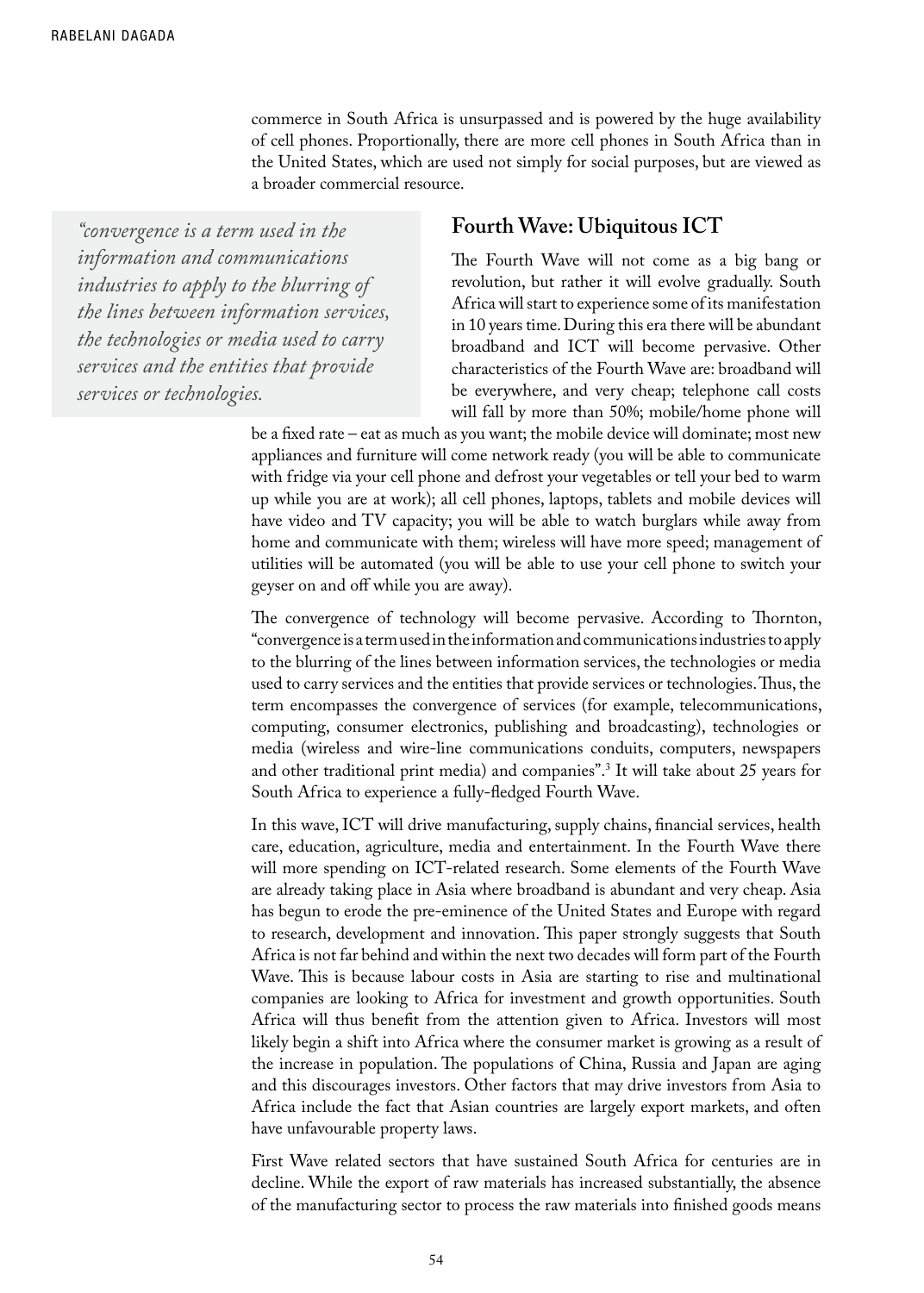that South Africa loses money in terms of beneficiation. Moeletsi Mbeki (2009) stated that in 2005, base metals and minerals products constituted 71% of South Africa's exports to China and during the same year, machinery and car components, textiles, and footwear comprised 64% of all of China's exports to South Africa.4 Mbeki's argument is supported by the utterances of the then Deputy President, Kgalema Motlanthe (2009), who reasoned that: "Our economy has become more open, and since 1994 it has steadily become integrated into the global system. Our financial institutions are a force of good example which has somewhat sheltered us from the global economic storms. Yet, the extent of their reach within our society remains far below expectations. Our economy remains largely reliant on mining and agriculture for exports. Except for the services sector, we have not seen a large enough expansion in critical sectors, especially manufacturing". 5

The Congress of South African Trade Unions (Cosatu), one of the South African tripartite alliance partners, has lambasted the government for neglecting the manufacturing sector and largely relying on minerals. Petrochemicals, mining, basic iron and steel accounted for the 69% of South Africa's total exports. The mining industry is highly capital and energy intensive. Cosatu has argued further that unemployment in South Africa was sitting at around 39%. Due to de-industrialisation, South Africa has the lowest labour force participation rate amongst the emerging markets. But all is not lost.

*South Africa can catch the Second Wave if it follows the following four recommendations: put emphasis on human capital development; resuscitate technical colleges; embark on an Agriculture Revolution; and listen to advice.* 

These waves are not necessarily sequential. South Africa can simultaneously strive to "catch" the Second and the Fourth Waves, whilst maintaining momentum in the Third Wave. This can only happen if ICT is integrated into the production process.

South Africa can catch the Second Wave if it follows the following four recommendations: put emphasis on human capital development; resuscitate technical colleges; embark on an Agriculture Revolution; and listen to advice.

## **Put emphasis on human capital development**

South Africa's emphasis should be on skills development and knowledge creation. The South African National Planning Commission, which was led by Minister in the Presidency, Mr Trevor Manuel and prominent businessman, Mr Cyril Ramaphosa, released a diagnostic document in 2011, which amongst others, attributes the lack of job creation to poor schooling and lack of knowledge. This analysis is supported by a renowned educationist in South Africa, Professor Jonathan Jansen (2011).<sup>6</sup> Moreover, the five million jobs that have been promised by the economic strategy unveiled by the South African Minister of Economic Development, Ebrahim Patel (2011), will require the injection of knowledge and technical skills into our economy.7

Based on the evidence provided above, one can deduce that knowledge can and should play a fundamental role in leapfrogging South Africa to a manufacturing and a knowledge economy. Countries such Japan, Malaysia, Germany, and Singapore are not endowed with rich mineral resources like South Africa, yet they are prominent players in terms of manufacturing and a knowledge economy because they have knowledge and technical skills. The presence of raw materials in a country that does not have knowledge and technical skills will not lead to economic growth.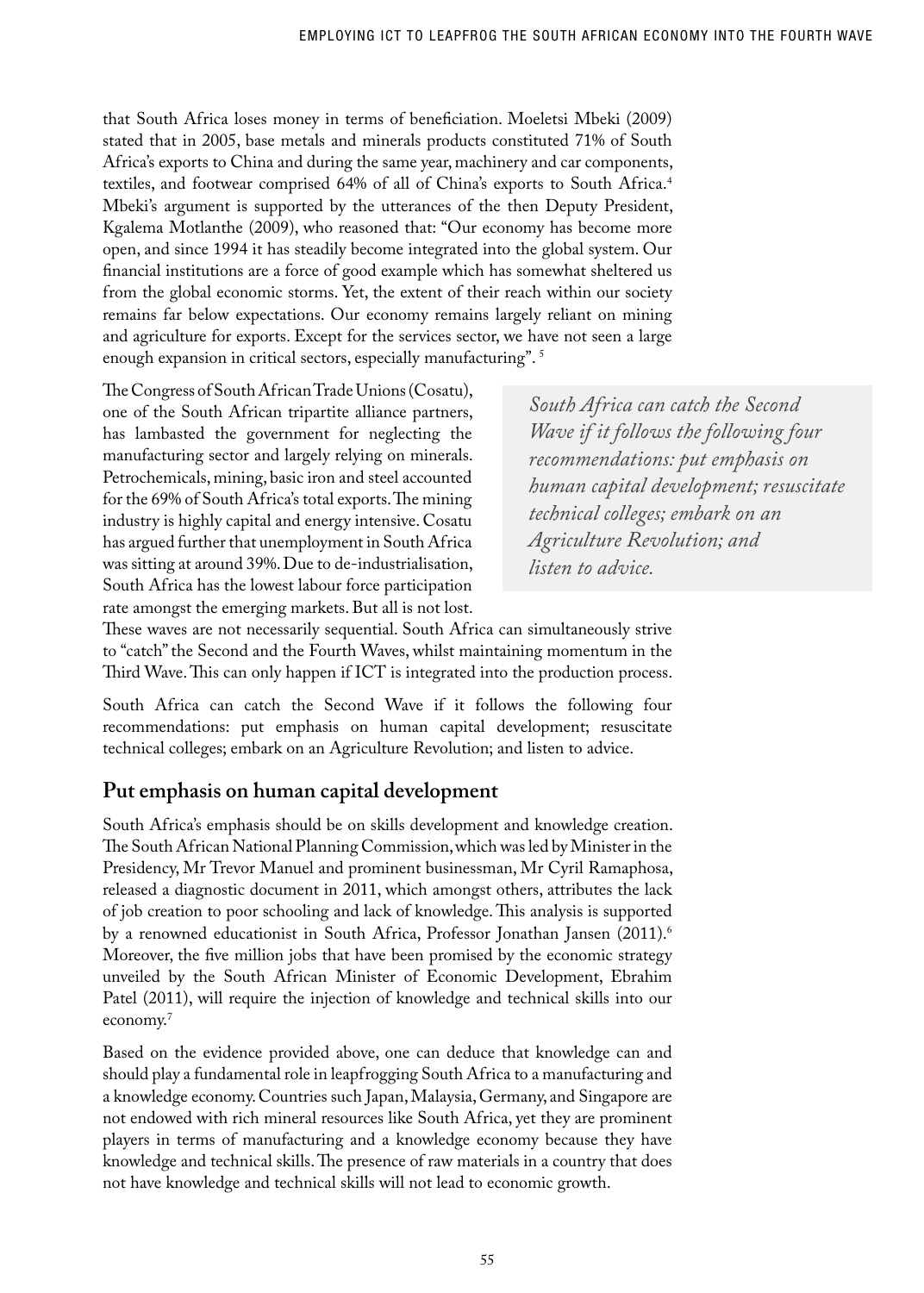#### **Revive technical education**

South Africa is the only country in the world which has a higher number of its students in universities instead of technical colleges (Further Education and Training Colleges). Thus, the country is in dire need of artisans. You cannot have manufacturing plants without artisans. The existence of artisans creates jobs for both unskilled labour and university graduates. Unskilled labour will physically push a wheelbarrow, carrying pieces of wood to the artisans. The artisan will assemble the pieces of wood to complete a piece of furniture e.g. a table, and pass it to the university graduates in the firm who will take care of marketing and supply chain management. One artisan can create an average of ten other jobs.

Unfortunately, between 1994 and 2009, the ANC government neglected the technical colleges. The technical college sector was characterised by paralysis, and high student dropout and failure rates. The current Minister of Higher Education, Dr. Blade Nzimande, has shown some noteworthy interest in technical colleges and one hopes he will succeed in revitalising them to produce the artisans, which South Africa really needs to re-industrialise the economy.

*"Costa Rica shows what can be achieved in going from an agricultural to hightech and services base; and from coffee and bananas to computer chips, medical equipment and high quality services".*

#### **Embark on an Agriculture Revolution**

The decline in agriculture production that I mentioned earlier is a matter that needs to be attended to urgently. Mills argues that South Africa needs an Agricultural Revolution before an Industrial Revolution.8 Personally, I would like to see several interventions being implemented concurrently. Be that as it may, it

is important to note that East Asian economic development was preceded by the freeing up of agriculture. Once productivity gains and food security were achieved, Asian countries moved to manufacturing. This was the same trajectory in Europe where the Agricultural Revolution laid the base of the Industrial Revolution.

Agriculture, unlike manufacturing, does not require huge investments in technology. Agriculture is also not capital intensive and thus it creates jobs. However, ICT can play a prominent role in terms of automating agricultural utilities and activities. ICT can also contribute in marketing the agricultural products. The Zambian National Farmers Union has established commodity information for their members.<sup>9</sup> The service enables farmers to access pricing and other relevant commercial information via cell phones. Zambian farmers can also use the service to negotiate prices. Illustrating the importance of agriculture, Mills writes: "Costa Rica shows what can be achieved in going from an agricultural to high-tech and services base; and from coffee and bananas to computer chips, medical equipment and high quality services".<sup>8</sup>

#### **Government should listen**

The governing party should listen to analysts and experts – the conscience of our nation. Moeletsi Mbeki (political economist), Jonathan D. Jansen (educationist), Greg Mills (political economist), Zwelinzima Vavi (unionist), Prince Mashele (political analyst), Archbishop Mpilo Desmond Tutu and many others, have been telling the ANC and the government what to do to fix the country, but to no avail. Their advice has been met with suspicion, contempt and rebuke. In contradistinction, Germany, whose infrastructure and cities were ruined by the bombardment of the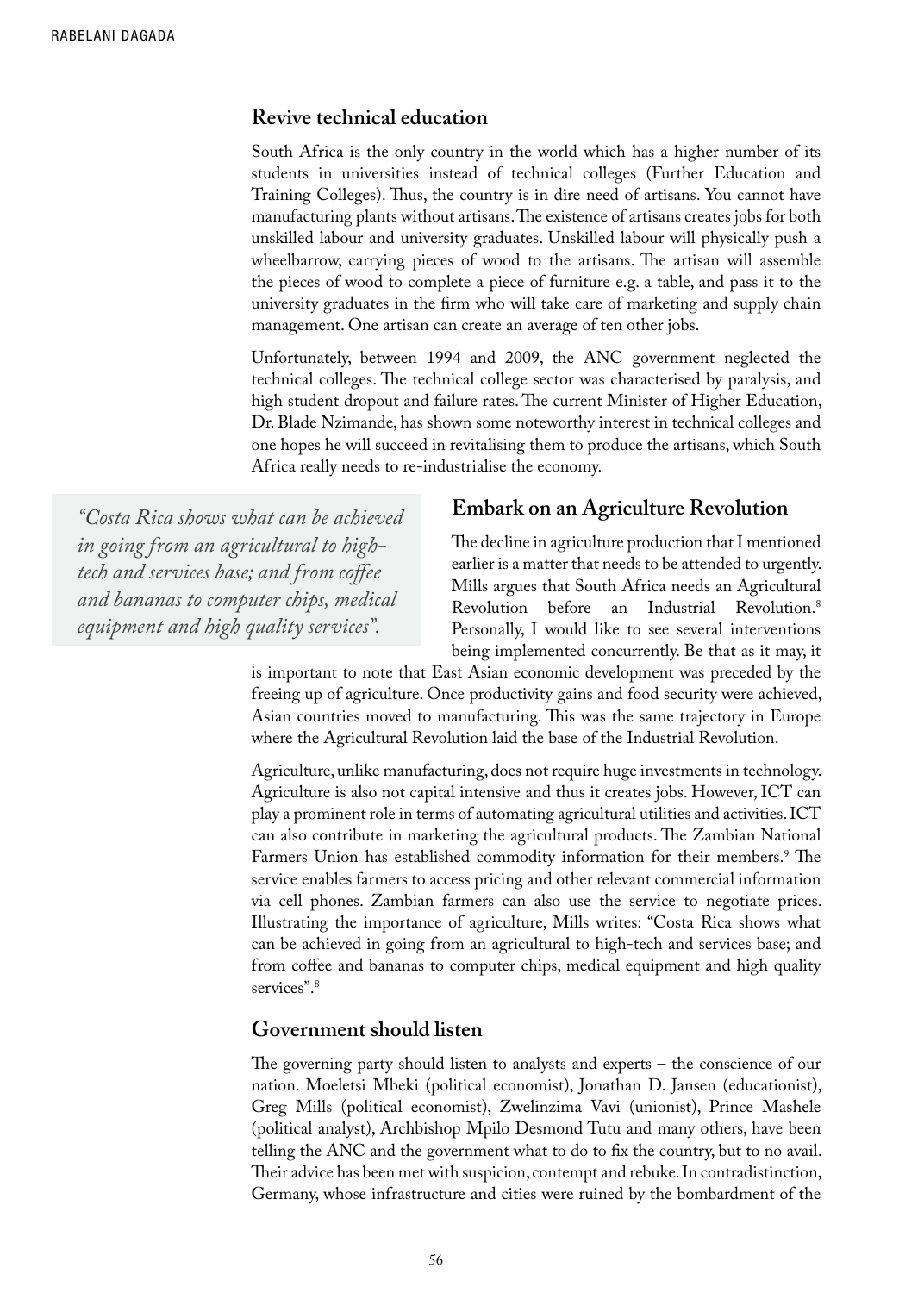Allied Forces, enthusiastically took the advice of its scholars and theorists and thus it realised the renowned German Economic Miracle. Most of the German theorists were based at the University of Freiburg. One such scholar was Walter Eucken. Eucken advised Germany to implement "ordoliberalism" which is an alternative to neoliberalism. According to the ordoliberalism theory, the state has a responsibility to provide the economic framework for economic freedom instead of a government that has a laissezfaire attitude towards the economy (Eucken, 1950; Eucken, 1951)<sup>10&11</sup>.

*In the short term the South African economic trajectory will remain suppressed due to the lack of political will. The problem in South Africa is not the lack of planning and strategies, but rather the lack of implementation.* 

If South Africa implements its ICT policies and infrastructure, and improves the level of education, the country will be riding the Fourth Wave in the near future. The most fundamental question is: will the Fourth Wave lead to economic development and job creation? The answer is yes, it will lead to massive economic development in the medium (25 years) to long term (50). In the short term the South African economic trajectory will remain suppressed due to the lack of political will. The problem in South Africa is not the lack of planning and strategies, but rather the lack of implementation. Politicians in the governing party spend most of their time vying for positions and fighting factional battles. There is a general dearth of credible leadership in the country. Although the Minister in the Presidency for National Planning, Trevor Manuel, produced a very laudable National Development Plan, it has appeared to outsiders his cabinet colleagues don't take his National Planning Commission work seriously.

When Dr. Blade Nzimande released his Green Paper for Post-school Education and Training, he completely ignored well-researched, good ideas contained in Manuel's Draft National Development Plan pertaining to education. Minister of Economic Development, Ebrahim Patel, produced the New Growth Path before the National Planning Commission produced its Diagnostic Overview.

For South Africa to do well economically, two economic waves – the Second and Fourth - should run concurrently. In the medium to long term, reindustrialisation in South Africa will take place despite the lack of political will and skills shortage. There are many positive economic activities that have taken place in South Africa, despite the government's poor policy formulation and the country's skills shortage. The growth of the cell phone industry happened without any plausible policy intervention. The outgoing apartheid government and the ANC didn't take the potential of the cell phone industry seriously in terms of influencing economic growth and enabling universal access to ICT services by the people in underserviced areas. The ANC perceived cell phones as luxury devices of middle and upper class people.<sup>11</sup> The ANC insisted that access to telecommunications by needy people would be achieved through the fixed line telephony. It is Alan Knott-Craig, the current CEO of Cell C, who reasoned with Andile Ngcaba of the ANC and predicted that cell phones would yield more positive effects to all South Africans than television.12 Many years later, Ngcaba paid tribute to Knott-Craig's vision.

Many innovations related to mobile phones, mobile commerce and electronic commerce were pioneered or advanced in South Africa. The cell phone industry played a critical role as an enabler to develop and enhance the South African services sector. The Wireless Application Services and mobile money are growing rapidly in South Africa. The lack of infrastructure and crime have led to much innovation in South Africa. In other words, government sluggishness drove the private sector to become more creative. For example, seeing that customers were extremely concerned about digital banking related crimes, South African banks reacted to these crimes swiftly and with much sophistication. They have dedicated e-crime units and invest huge amounts of money on customer education. The spoof and phishing sites are removed from web environments within 48 hours whilst the perpetrators are tracked down speedily with the assistance of Interpol. In my view, South African banks are leaders in the world in terms of fighting digital related crimes.

### **Africa's economic development trajectory to South Africa**

Developments on the African continent will drive economic growth in South Africa and this will lead to employment. Although poverty will be reduced,